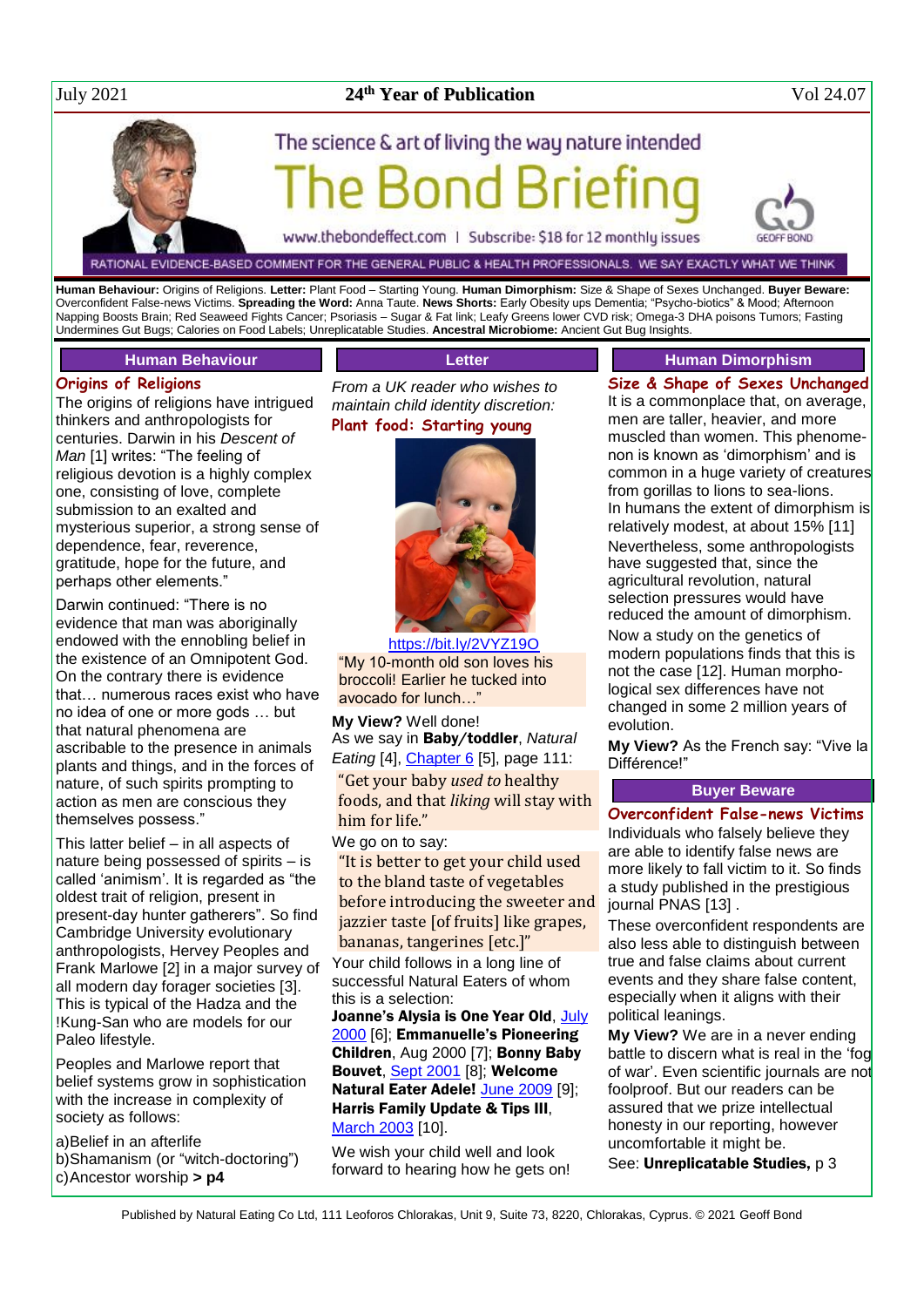#### July 2021 The Bond Briefing Page 2 of 4

#### **Spreading the Word**

*From Anne Taute, London, UK [www.ovalbooks.com](http://www.ovalbooks.com/)*

So far I have ordered 8 copies [of *Deadly Harvest*] to be sent to others whose lives have been changed for the better by it.

I only wish you could have heard the comments from the recipients after a few months on this change of diet:

"I haven't felt this energised in years."

"I've lost a stone (14 lb, 6 kg) in weight and can now fit into clothes I bought years ago."

"There were so many delicious vegetables on the Paleo list that I had never considered before."

"The best thing with this eating plan is that you are never hungry so are never tempted to snack between meals."

#### And so on.

I also lost a stone in weight (half went in the first fortnight) and have maintained that loss, despite enjoying a few unhealthy, not to say outrageous items from time to time, such as a slice of chocolate cake.

When seeing people in the street with weight issues I long to preach the Paleo way of life. Only wish I had known of it decades ago.

Thank you, Anne, for your terrific efforts to get the message out.



#### [www.paleo-harvest.com](http://www.paleo-harvest.com/)

By the way, chocolate cake does not have to be "outrageous" – try Nicole's recipe for "Chocolate Delight" in her cookbook, *Paleo Harvest*!

#### **News Shorts**

#### **Early Obesity ups Dementia**

Dementia risk increased by 1.8 times for women who were overweight in early adulthood compared to those who had normal weight [14]. For both men and women, the risk increased by 2.5 times in those who were obese.

Says researcher Adina Hazzouri, PhD, of Columbia University, "… efforts aimed at reducing dementia risk need to begin early in life with a particular focus on obesity".

**Our View?** Yet another straw in the wind indicating that whether or not we get dementia is within our control. See: Alzheimer's Disease and Dementia, *Deadly Harvest*,

[Chapter 9](http://bit.ly/DH-Ch9) [15], page 253 and Neurologist with Alzheimer's, [May](http://www.naturaleater.com/NEWSLETTER-ARCHIVE/NEWS-2021/NEWS-2021-05.pdf)  [2021](http://www.naturaleater.com/NEWSLETTER-ARCHIVE/NEWS-2021/NEWS-2021-05.pdf) [16].

#### **"Psycho-biotics" & Mood**

Get used to this new term of 'psycho-biotics'. It describes how manipulation of the gut microbiome can be used to correct brain and mood disorders.

Now a study finds that, in mice, stress promoted gut bugs which produce chemicals that affect the brain in such a way that gave rise to depression.

The researchers found that simply transferring feces from healthy mice to ones with mood disorders was enough to relieve their depression [17].

**My View?** We speak often of how the gut microbiome influences brain function, see: Gut Bugs affect behavior, mood, brain, [Jan 2017](http://www.naturaleater.com/newsletter-archive/NEWS-2017/NEWS-2017-01.pdf) [18]; Our living Gut - part XX. Fecal Transplants[, March 2018](http://www.naturaleater.com/newsletter-archive/NEWS-2018/NEWS-2018-03.pdf) [19].

Modern lifestyles lead to a bad gut bug profile ('dysbiosis') and the only way we know to deal with it is to live the way nature intended – the way we say.

#### **Afternoon Napping Boosts Brain**

In older people, afternoon (after lunch) napping was linked to better cognitive function including orientation, language, and memory. So finds a study of 2,214 healthy Chinese, average age 71 [20]. 1,534 regularly napped and 680 didn't.

All subjects slept on average 6.5 hours per night and those who napped did so for at least 5 minutes and no more than 2 hours.

#### **My View?**

The study could not identify what is going on. But we've been here before: good sleep habits improve the drainage of toxic waste from the brain via its "glymphatic" system. See: Sleep Posture Clears Brain Waste, [Sept 2015](http://www.naturaleater.com/newsletter-archive/NEWS-2015/NEWS-2015-09.pdf) [21]; What does Sleep do? Deficiency Link with Alzheimer's[, Jan 2019](http://www.naturaleater.com/NEWSLETTER-ARCHIVE/NEWS-2019/NEWS-2019-01.pdf) [22].

What do foragers do? Napping in the heat of the day was quite common, especially amongst the older folk. See: Sleep in a State of Nature, [Oct 2015](http://www.naturaleater.com/newsletter-archive/NEWS-2015/NEWS-2015-10.pdf) [23].

The researchers wondered what brings on the urge to nap – is it a reaction to age-related inflammation? Possibly – in some cases. But I too have enjoyed postprandial naps for decades and I am certainly not in a state of chronic inflammation.

**Moral?** If you enjoy an after lunch nap do it gladly – it is doing your brain good!

#### **Red Seaweed Fights Cancer**

In the past people have wondered why the incidence of colon cancer in Japan is the lowest in the world. Now a study [24] has looked into a common ingredient in the Japanese diet – red seaweed.

It finds that red seaweed gets broken down in the gut to release "sugars" which serve as food for healthy probiotic bacteria. Indeed the sugars themselves also trigger the death of cancerous colon cells.

**My View?** Our ancient ancestors never had access to seaweed, red or otherwise. However, it seems that this novel food can be a welcome immigrant to our Paleo diet.

#### **Psoriasis: Sugar & Fat Link**

A diet rich in sugar and fat leads to an imbalance in the gut's microbial culture and contributes to inflammatory skin diseases such as psoriasis and arthritis [25]. Up to 30% of psoriasis patients have morning stiffness, fatigue, swollen fingers, joint pain, and nail changes.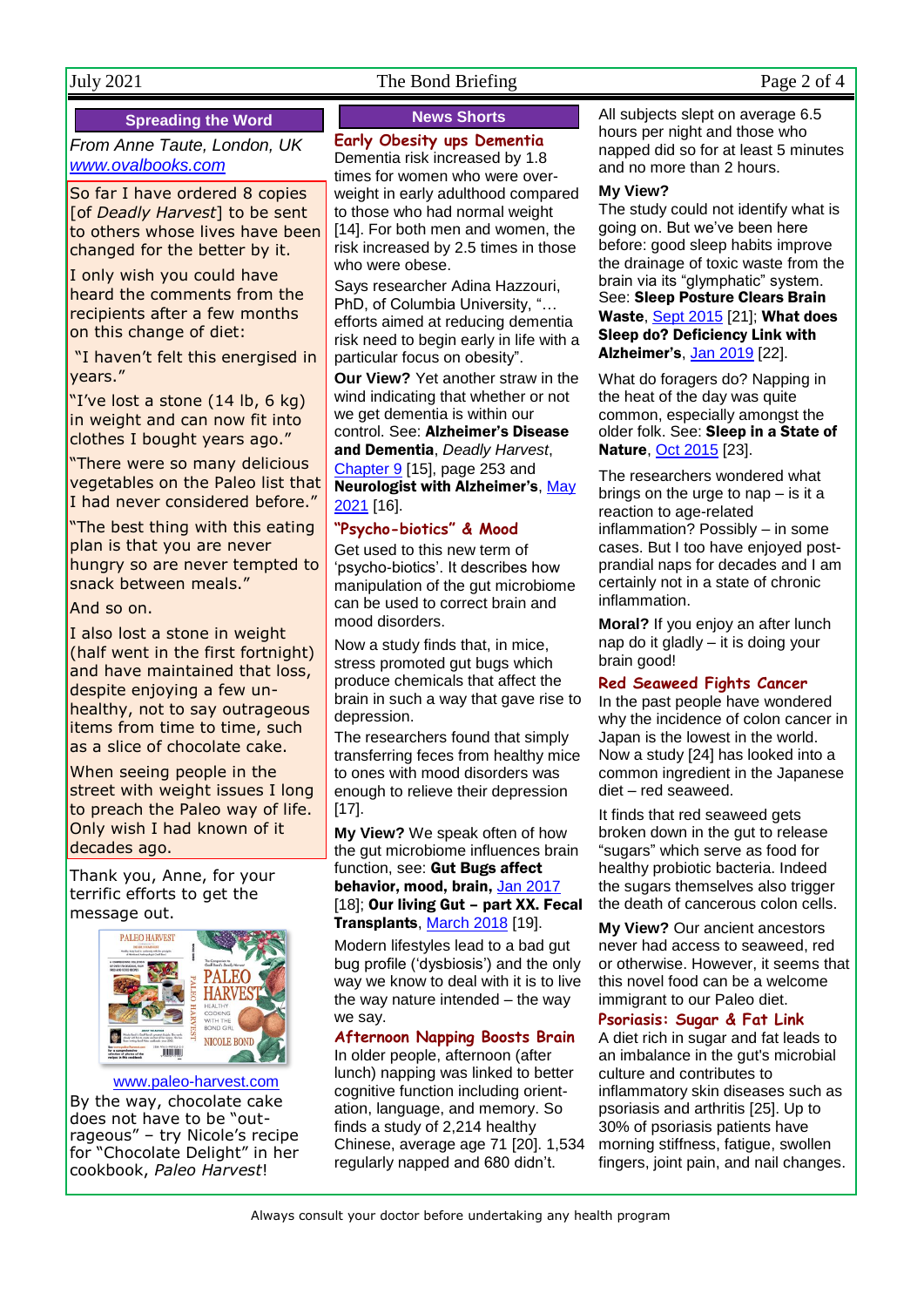#### July 2021 The Bond Briefing Page 3 of 4

The good news is that the effect can be reversed. Say the researchers: "patients with psoriatic skin and joint disease should consider changing to a healthier dietary pattern."

#### **My View?** Just so!

**Leafy Greens lower CVD risk**



*Mustard Greens* [26] Yet another study finds that consumption of nitrate-rich vegetables lowers risk of CVD by up to 26% [27]. One cup a day was the optimum amount.

Examples of such vegetables are: Spinach, Mustard greens, Arugula, Kale, Swiss chard, lettuce, Beetroot, Radishes, Turnips, Watercress, Bok choy, Chinese cabbage, Kohlrabi, Chicory leaf, Celery, Onion, Garlic. No problem for us there!

#### **Omega-3 DHA Poisons Tumors**

We speak often of the omega-3 oil DHA. The body can, with difficulty, make it from plant seed oils like rape (Canola) and flax. But it is most reliably obtained directly from oily fish like salmon and sardines. DHA is crucial to brain function and quenching of inflammation.

Now a study has found a new role: DHA finds its way into cancer cells, where it oxidizes and so poisons the cancer cell to death [28].

Of course, the intake of DHA has to be enough. The researchers recommend at least 250 mg (¼ gram) of DHA per day. This is easily done: for example 30g (1 oz) of salmon, sardine, mackerel, herring, or trout does it all. Even so, the average American diet is much lower at a DHA intake of 50 mg/day.

#### **Fasting undermines Gut Bugs**

A very low calorie diet severely modifies our gut microbiome and reduces resistance to colonization by "*Clostridioides difficile"* (the difficult-to-treat hospital bacterium) and it sharply reduces the

absorption of nutrients across the gut wall [29].

The subjects were overweight and obese women put on an 800 calorie per day diet.

Say the researchers, the subjects developed a "hunger microbiome"

**My View?** Severe fasting like this is not how it was in a state of nature.

So the good news is, we don't recommend starvation dieting to lose weight. Indeed it doesn't work! (See: Hadza Forager Energy Expenditure same as Westerners, [Sept 2012](http://www.naturaleater.com/newsletter-archive/NEWS-2012/NEWS-2012-09.pdf) [30].

It is tough, but it just requires eating well, yet leaving you a little hungry before the next meal.

See also next article

#### **Calories on Food Packets**

In: Not all Calories are the same, [May 2013](http://www.naturaleater.com/newsletter-archive/NEWS-2013/NEWS-2013-05.pdf) [31] I showed how the calories consumed are not actually used by the body in the ways we think. Those calorie values are based on experiments by the American chemist and nutritional researcher, Wilbur Atwater in the 1880s using a "bomb calorimeter". However, humans are not bomb calorimeters and in 2001, British nutrition consultant Geoffrey Livesey coined the term "net metabolizable energy" to describe the concept of "caloric availability". In particular he proposed replacing the Atwater calorie values on food labels.

He argues that, on average, protein has an availability of 70%, carbohydrates about 90% and fats 98% (which is why they are, indeed, fattening!)

Some 30% of the calories in protein are thrown off as heat in a process called "thermogenesis". See "Breakfast like a King...?" March [2020](http://www.naturaleater.com/newsletter-archive/NEWS-2020/NEWS-2020-03.pdf) [32].

We had a similar problem with setting the calorific value of dietary fibers like xylitol. See: Calories in Dietary Fibre, [Oct 2017](http://www.naturaleater.com/newsletter-archive/NEWS-2017/NEWS-2017-10.pdf) [33].

#### **Unreplicatable Studies**

Studies in leading psychology, social science and medicine journals that fail to be confirmed in subsequent studies (and therefore are less likely to be true) are, in spite of that, often

the most quoted papers in the popular media [34].

These messages are multiplied up because their findings are 'interesting' even if false. When found to be false, such studies are rarely condemned as such.

Mostly they are in the 'soft' sciences like sociology and cultural anthropology. It is much less of a problem in the 'hard' sciences like physics and chemistry.

**My View?** The influence of an inaccurate paper can have repercussions for decades. In our Briefings we keep our sceptical antennae fully deployed. See Overconfident False-news Victims, p1.

#### **Ancestral Microbiome**

**Ancient Gut Bug Insights** 

We have many times highlighted how forager gut bugs – modern and ancient – differ radically from those in modern western populations. See Forager Gut Bugs not like ours, [April 2014](http://www.naturaleater.com/newsletter-archive/NEWS-2014/NEWS-2014-04.pdf) [35]; Forager Stools, July [2016](http://www.naturaleater.com/newsletter-archive/NEWS-2016/NEWS-2016-07.pdf) [36].

Now a study has examined 2,000 year-old fossilized feces from dry caves in Utah and Mexico [37].The differences with modern microbiomes "are striking". For instance, say the researchers: "a bacterium known as '*Treponema succinicfaciens'* is not in a single Western microbiome but it's in every single one of the eight ancient microbiomes. Indeed almost 40% of ancient microbial species had never been seen before."

Overall, these ancient microbiomes were not resistant to antibiotics (which is good) and they suppressed inflammation in the gut (which is good).

**My View?** Researchers have got very good at analyzing ancient gut bugs and comparing them to modern ones. But, frustratingly, so far they cannot work out just what it means for us.

We have to believe that it is better for us to have microbiomes that are "Paleo" – for that is how it would be if we lived in a state of nature.

Certainly we can **LIVE** Paleo and hope that our gut bug profile will obligingly fall into line. But will it? As